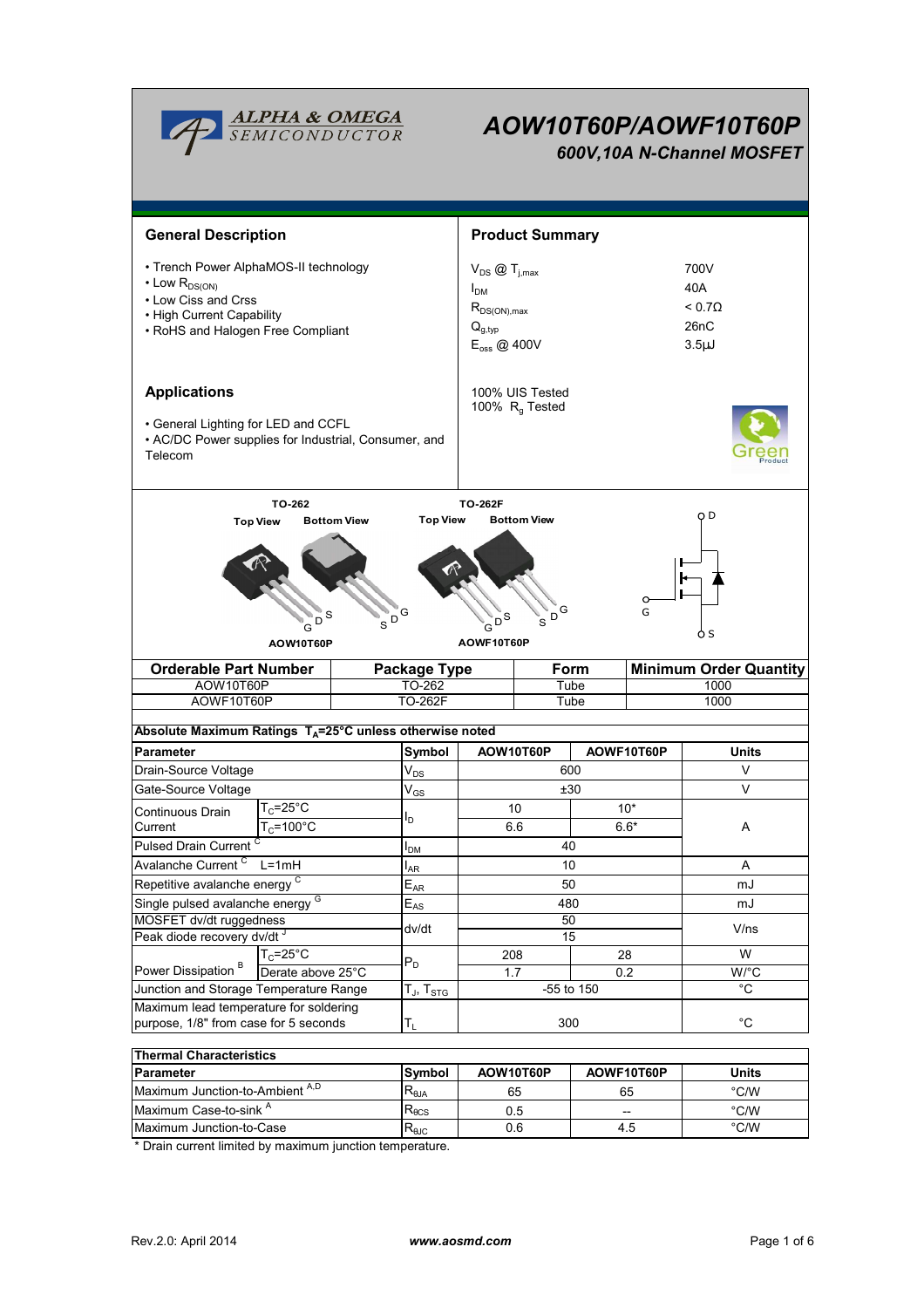

#### **Electrical Characteristics (TJ=25°C unless otherwise noted)**

| Symbol                                 | Parameter                                                    | <b>Conditions</b>                                                 | Min | Typ  | Max  | <b>Units</b>    |  |  |  |
|----------------------------------------|--------------------------------------------------------------|-------------------------------------------------------------------|-----|------|------|-----------------|--|--|--|
| <b>STATIC PARAMETERS</b>               |                                                              |                                                                   |     |      |      |                 |  |  |  |
| <b>BV<sub>DSS</sub></b>                | Drain-Source Breakdown Voltage                               | $I_D$ =250µA, $V_{GS}$ =0V, T <sub>J</sub> =25°C                  | 600 |      |      | V               |  |  |  |
|                                        |                                                              | I <sub>D</sub> =250µA, V <sub>GS</sub> =0V, T <sub>J</sub> =150°C |     | 700  |      |                 |  |  |  |
| BV <sub>DSS</sub><br>/ATJ              | Breakdown Voltage Temperature<br>Coefficient                 | $ID=250\mu A$ , $VGS=0V$                                          |     | 0.56 |      | $V/{}^{\circ}C$ |  |  |  |
| $I_{\text{DSS}}$                       | Zero Gate Voltage Drain Current                              | $V_{DS}$ =600V, V <sub>GS</sub> =0V                               |     |      | 1    |                 |  |  |  |
|                                        |                                                              | $V_{DS}$ =480V, T <sub>J</sub> =125°C                             |     |      | 10   | μA              |  |  |  |
| $I_{GSS}$                              | Gate-Body leakage current                                    | $V_{DS}$ =0V, $V_{GS}$ = $\pm$ 30V                                |     |      | ±100 | nA              |  |  |  |
| $V_{GS(th)}$                           | Gate Threshold Voltage                                       | V <sub>DS</sub> =5V <sub>.</sub> I <sub>D</sub> =250µA            | 3   | 4.3  | 5    | V               |  |  |  |
| $R_{DS(ON)}$                           | Static Drain-Source On-Resistance                            | $V_{GS}$ =10V, $I_D$ =5A                                          |     | 0.58 | 0.7  | Ω               |  |  |  |
| $g_{FS}$                               | <b>Forward Transconductance</b>                              | $V_{DS}$ =40V, $I_D$ =5A                                          |     | 8.8  |      | S               |  |  |  |
| $V_{SD}$                               | Diode Forward Voltage                                        | $IS=1A, VGS=0V$                                                   |     | 0.74 | 1    | V               |  |  |  |
| $\mathsf{I}_\mathsf{S}$                | Maximum Body-Diode Continuous Current                        |                                                                   |     |      | 10   | A               |  |  |  |
| $I_{\rm SM}$                           | Maximum Body-Diode Pulsed Current C                          |                                                                   |     |      | 40   | A               |  |  |  |
|                                        | <b>DYNAMIC PARAMETERS</b>                                    |                                                                   |     |      |      |                 |  |  |  |
| $C_{\text{iss}}$                       | Input Capacitance                                            | $V_{GS}$ =0V, $V_{DS}$ =100V, f=1MHz                              |     | 1595 |      | рF              |  |  |  |
| $C_{\underline{\text{oss}}}$           | Output Capacitance                                           |                                                                   |     | 56   |      | рF              |  |  |  |
| $C_{o(er)}$                            | Effective output capacitance, energy<br>related <sup>H</sup> | $V_{GS}$ =0V, $V_{DS}$ =0 to 480V, f=1MHz                         |     | 42   |      | pF              |  |  |  |
| $C_{o(tr)}$                            | Effective output capacitance, time<br>related <sup>1</sup>   |                                                                   |     | 74   |      | рF              |  |  |  |
| $C_{rss}$                              | Reverse Transfer Capacitance                                 | $V_{GS}$ =0V, $V_{DS}$ =100V, f=1MHz                              |     | 11   |      | pF              |  |  |  |
| $R_{q}$                                | Gate resistance                                              | f=1MHz                                                            |     | 1.7  |      | Ω               |  |  |  |
|                                        | <b>SWITCHING PARAMETERS</b>                                  |                                                                   |     |      |      |                 |  |  |  |
| $\mathsf{Q}_{\underline{\mathsf{g}}}$  | <b>Total Gate Charge</b>                                     |                                                                   |     | 26   | 40   | nС              |  |  |  |
| $\mathsf{Q}_{\mathsf{gs}}$             | Gate Source Charge                                           | $V_{GS}$ =10V, $V_{DS}$ =480V, $I_{D}$ =10A                       |     | 8.1  |      | nС              |  |  |  |
| $\mathsf{Q}_{\underline{\mathsf{gd}}}$ | Gate Drain Charge                                            |                                                                   |     | 8.2  |      | nС              |  |  |  |
| $t_{D(0n)}$                            | Turn-On DelayTime                                            |                                                                   |     | 42   |      | ns              |  |  |  |
| $t_r$                                  | Turn-On Rise Time                                            | $V_{GS}$ =10V, $V_{DS}$ =300V, $I_{D}$ =10A,                      |     | 54   |      | ns              |  |  |  |
| $t_{D(off)}$                           | Turn-Off DelayTime                                           | $R_G = 25\Omega$                                                  |     | 52   |      | ns              |  |  |  |
|                                        | <b>Turn-Off Fall Time</b>                                    |                                                                   |     | 24   |      | ns              |  |  |  |
| $\frac{t_f}{t_{rr}}$                   | Body Diode Reverse Recovery Time                             | $I_F = 10A$ , dl/dt=100A/ $\mu$ s, V <sub>DS</sub> =100V          |     | 497  |      | ns              |  |  |  |
| $Q_{rr}$                               | Body Diode Reverse Recovery Charge                           | $I_F = 10A$ , dl/dt=100A/ $\mu$ s, V <sub>DS</sub> =100V          |     | 7.3  |      | $\mu$ C         |  |  |  |

A. The value of R  $_{\theta$ JA is measured with the device in a still air environment with T  $_{\text{A}}$  = 25° C.

B. The power dissipation P<sub>D</sub> is based on T<sub>J(MAX)</sub>=150°C, using junction-to-case thermal resistance, and is more useful in setting the upper<br>dissipation limit for cases where additional heatsinking is used.

C. Repetitive rating, pulse width limited by junction temperature  $T_{J(MAX)}$ =150°C, Ratings are based on low frequency and duty cycles to keep initial  $T_J = 25^\circ$  C.

D. The R <sub>вJA</sub> is the sum of the thermal impedance from junction to case R <sub>вJC</sub> and case to ambient.<br>E. The static characteristics in Figures 1 to 6 are obtained using <300 ms pulses, duty cycle 0.5% max.

F. These curves are based on the junction-to-case thermal impedance which is measured with the device mounted to a large heatsink, assuming<br>a maximum junction temperature of T<sub>J(MAX)</sub>=150° C. The SOA curve provides a singl

G. L=60mH, I<sub>AS</sub>=4A, V<sub>DD</sub>=150V, R<sub>G</sub>=25Ω, Starting T<sub>J</sub>=25°C.

H. C<sub>o(er)</sub> is a fixed capacitance that gives the same stored energy as C<sub>oss</sub> while V<sub>DS</sub> is rising from 0 to 80% V<sub>(BR)DSS.</sub><br>I. C<sub>o(tr)</sub> is a fixed capacitance that gives the same charging time as C<sub>oss</sub> while V<sub>DS</sub> is

J. I<sub>SD</sub>≤I<sub>D</sub>, di/dt≤200A/μs, V<sub>DD</sub>=400V, T<sub>J</sub>≤T<sub>J(MAX)</sub>.

THIS PRODUCT HAS BEEN DESIGNED AND QUALIFIED FOR THE CONSUMER MARKET. APPLICATIONS OR USES AS CRITICAL COMPONENTS IN LIFE SUPPORT DEVICES OR SYSTEMS ARE NOT AUTHORIZED. AOS DOES NOT ASSUME ANY LIABILITY ARISING OUT OF SUCH APPLICATIONS OR USES OF ITS PRODUCTS. AOS RESERVES THE RIGHT TO IMPROVE PRODUCT DESIGN, FUNCTIONS AND RELIABILITY WITHOUT NOTICE.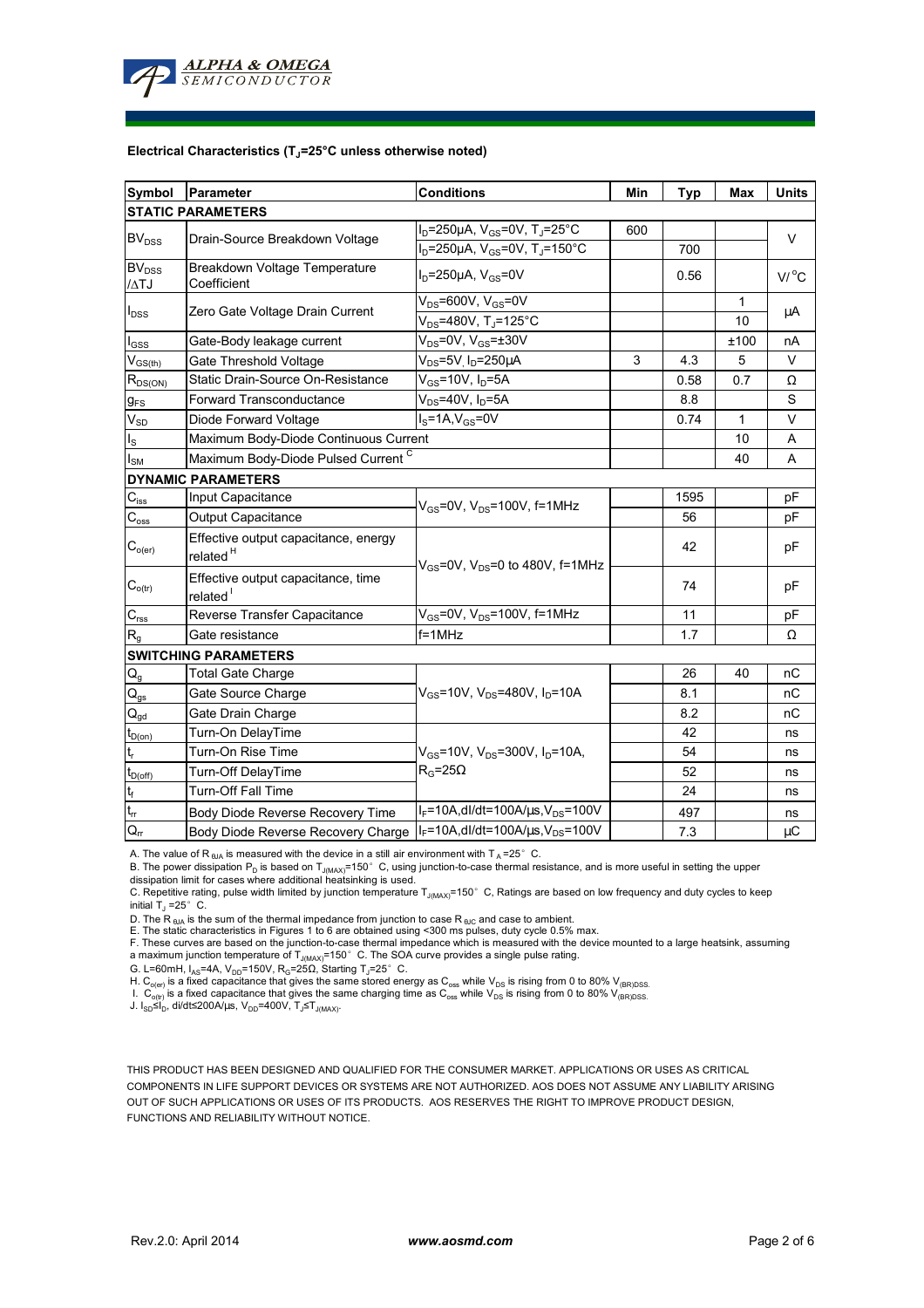

### **TYPICAL ELECTRICAL AND THERMAL CHARACTERISTICS**

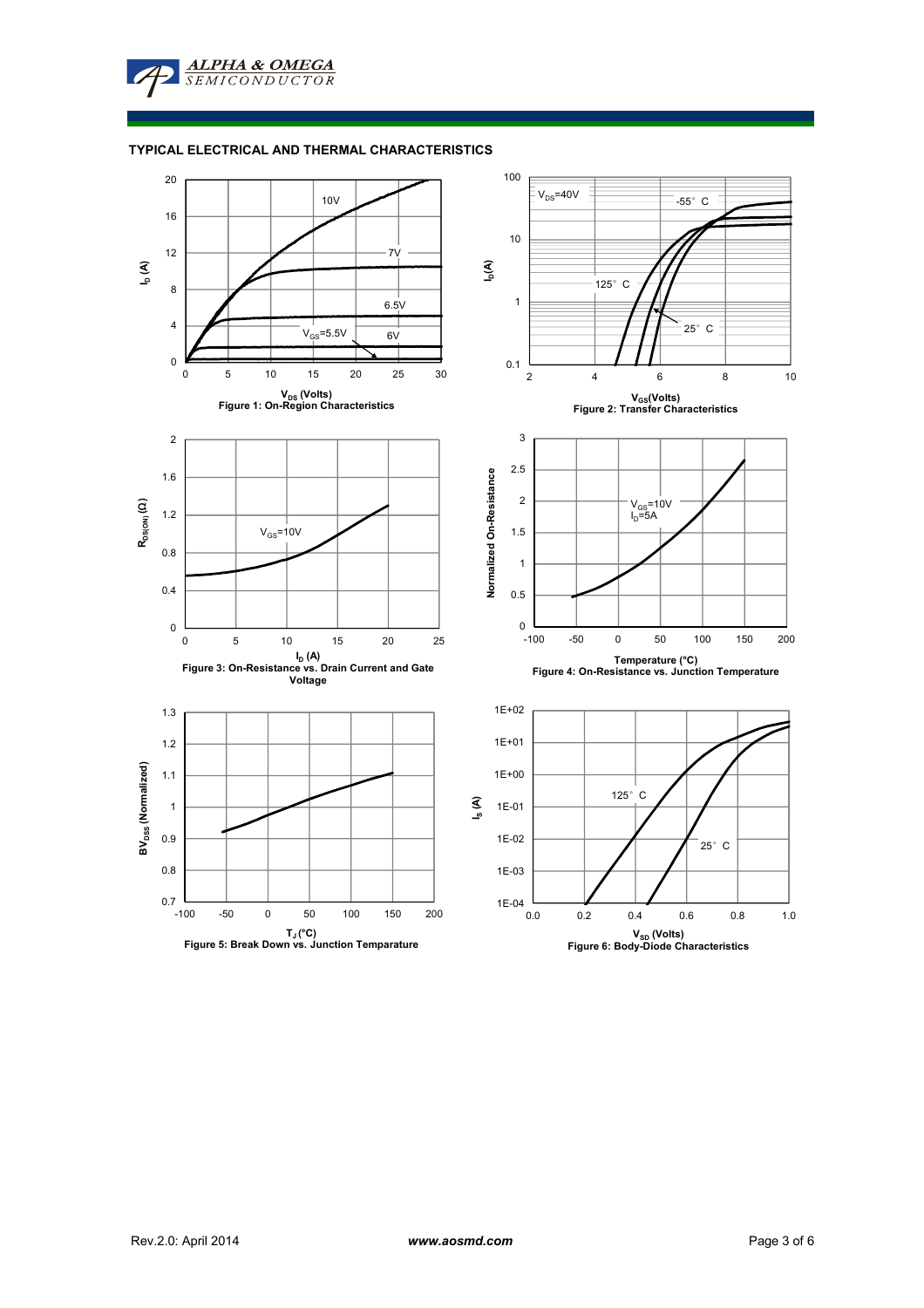

#### **TYPICAL ELECTRICAL AND THERMAL CHARACTERISTICS**

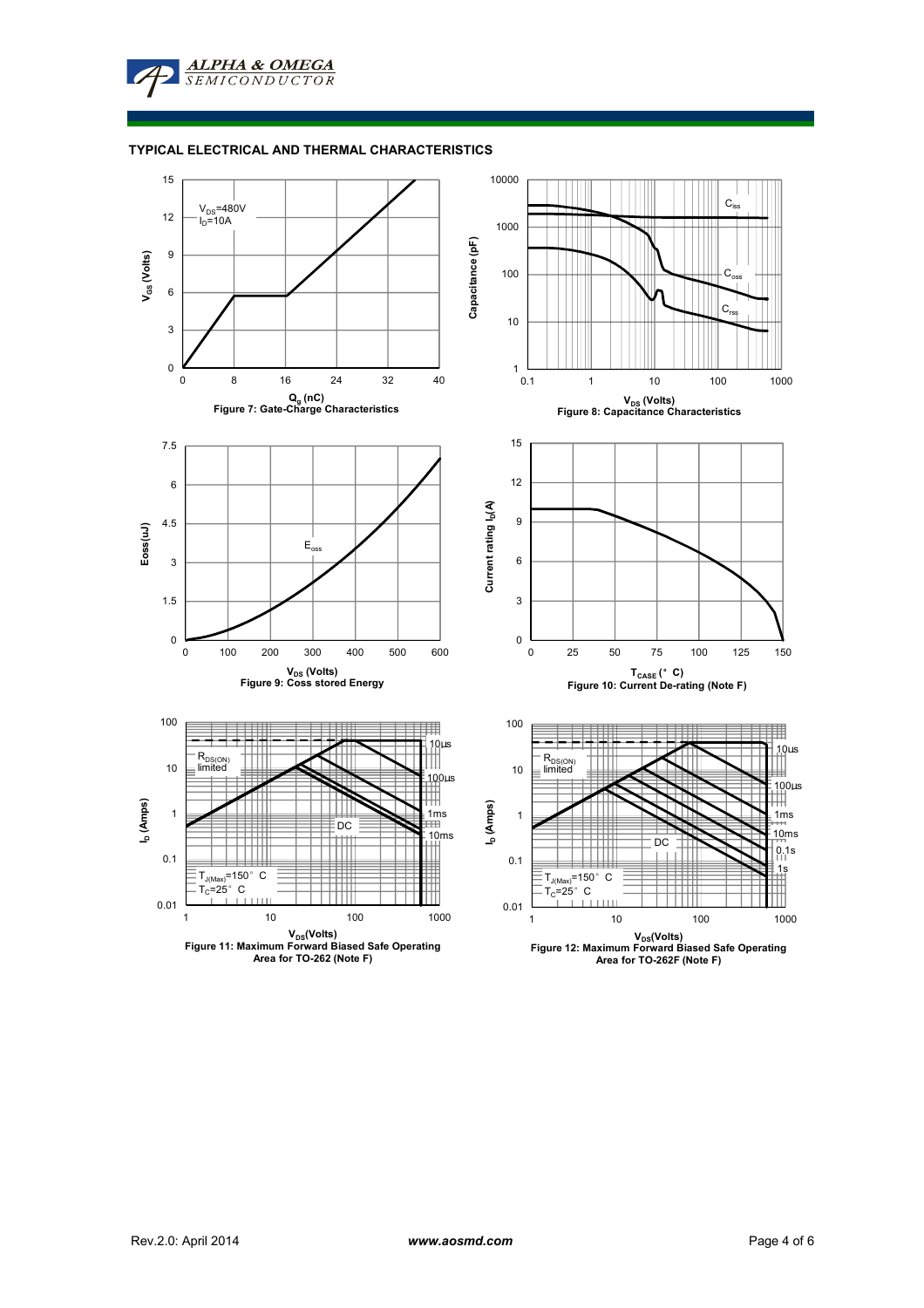

#### **TYPICAL ELECTRICAL AND THERMAL CHARACTERISTICS**